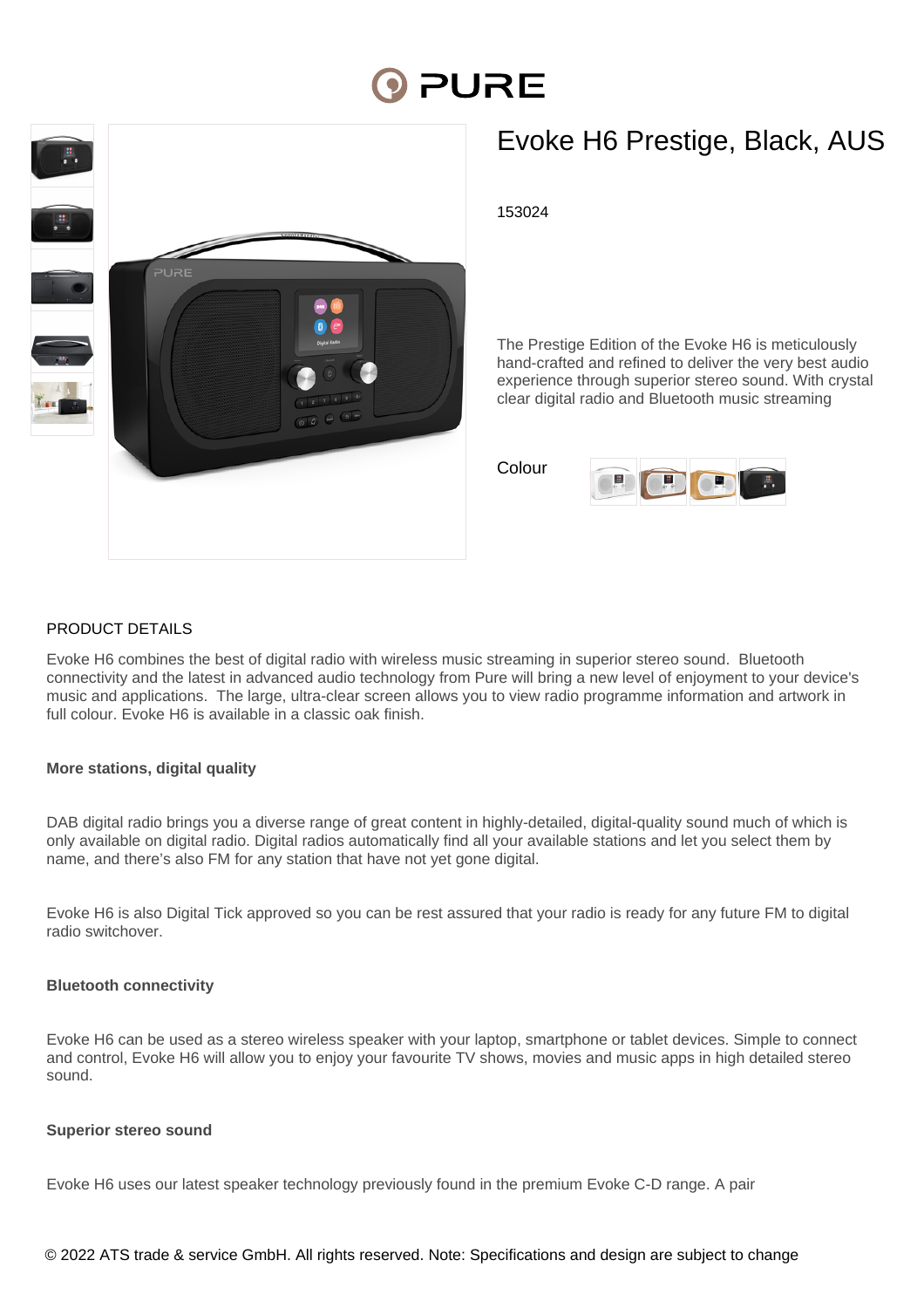of speakers driven by two channels of high powered class D amplification delivers class-leading stereo audio performance. The rear of the rigid enclosure and acoustic port have been designed to ensure great sound wherever you choose to position it, whether it's against a wall, on a worktop or shelf.

#### **Colour screen**

Evoke H6 has a vibrant and informative 2.8" full colour TFT display. The large, ultra-clear screen makes accessing the growing number of digital radio stations a breeze. View your favourite station's information and slideshow artwork in full colour

#### **Slideshow artwork**

An increasing number of digital radio stations are broadcasting artwork and programme information. Evoke H6 can display this visual content in full screen and full colour.

#### **Simple to use**

Practical button layout and a vibrant display makes operating Evoke H6 a pleasurable experience. Browsing menus, selecting stations and adjusting settings are both simple and intuitive.

#### **Alarm and clock**

Evoke H6 includes an automatically updating clock and two alarms. With Evoke H6 you are able to wake up to your favourite radio station or tone alarm.

#### **Snooze Handle**

When the alarm sounds, a simple touch the handle will allow you to snooze.

#### **Additional connections**

Evoke H6 includes a headphone output for private listening and an auxiliary input for connecting to any device.

#### **ChargePAK**

Evoke H6 can be powered by the supplied main adapter or with the optional ChargePAK F1. This ChargePAK will give you up to 50 hours of truly portable listening.

#### **Designed and engineered in the UK**

Like all our products, Evoke H6 was designed and engineered in the UK by our expert engineering teams, ensuring great sound and impressive build quality.

### **Specs Product Attributes**